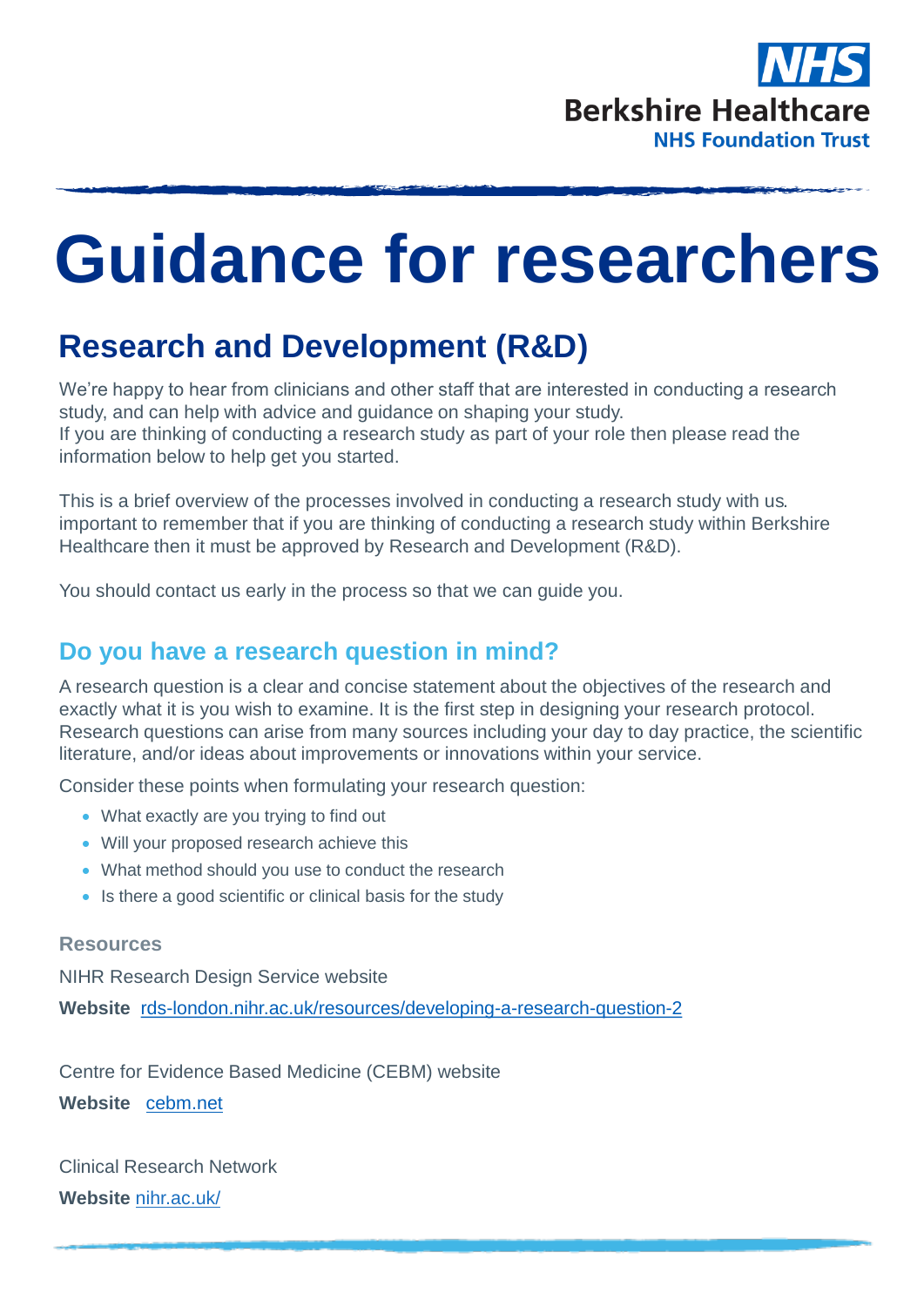#### **Have you considered how you are going to conduct the study?**

There are several aspects you need to consider such as:

- Who will be included in your study population
- What equipment you might need
- Whose permission you might need within your clinical service area
- How much will your study cost
- Who will conduct the study

If you are having difficulty with this aspect of your study, you can ask us for guidance. Alternatively, the NIHR have a very good set of resources for helping you consider these aspects on their Research Design Service

Website [rds-london.nihr.ac.uk/resources/](https://www.rds-london.nihr.ac.uk/resources/)

## **Who will fund your study?**

There are different costs to consider such as research costs, support costs, and treatment costs. There are a wide range of sources of research funding available and it is essential that you have costed your project accurately before making a funding application.

Funding may come from commercial funders, government departments, research councils, charities, the National Institute of Health Research, universities, or elsewhere. The source of your funding is a critical criterion if you intend to apply for your study to be adopted onto the NIHR portfolio of studies.

If you need further advice regarding how to find funding or grants for your study and / or how to accurately cost your research study, then please contact our R&D team.

#### **Finding a sponsor**

A sponsor is an organisation (or group of organisations) which accepts responsibility for ensuring there are proper arrangements to initiate, manage, monitor and finance a study.

The UK Policy Framework for Health and Social care Research requires that all research taking place in an NHS or social care context must have a sponsor.

#### **What kind of study are you proposing?**

All research within the NHS needs to meet a series of regulatory approvals and these are dependent upon what kind of research you are conducting. Some research is classified as a research study and some may be classified as a service evaluation or an audit.

The Health Research Authority have devised an online tool on their website to help you figure out which classification your study falls under.

Website [hra-decisiontools.org.uk/research/](http://www.hra-decisiontools.org.uk/research/)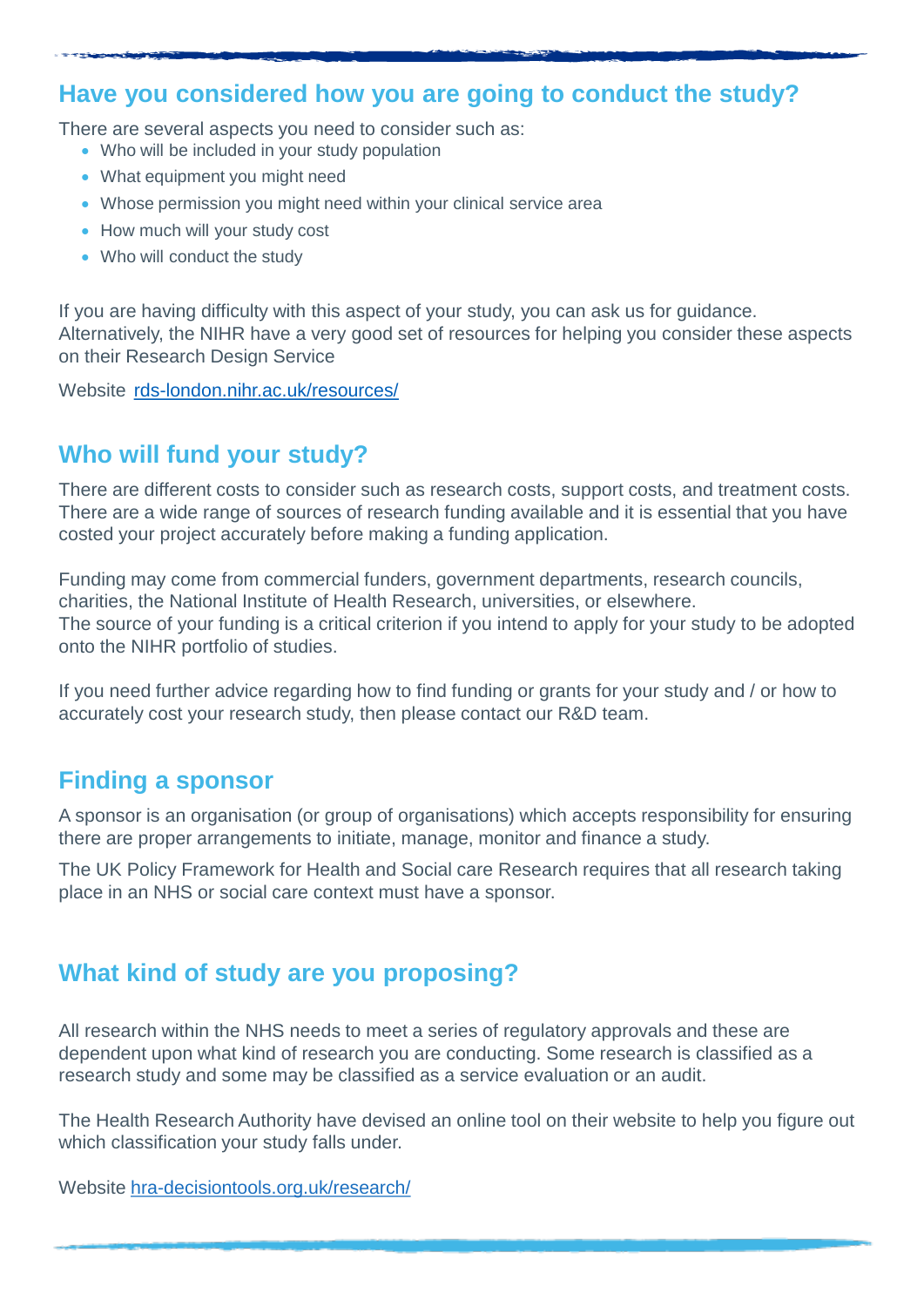## **Portfolio adoption**

We encourage all researchers to apply for National Institute of Health Research (NIHR) portfolio adoption where appropriate. There are a number of criteria that must be met for a research study to be adopted onto the portfolio, including:

- Declaring the source of your research funding
- If funding is awarded in open competition
- If the study has received a peer review
- If the research is of value to the NHS and fits within the needs and realities of the NHS

Visit the NIHR website for more information about how your study can be adopted onto the portfolio Website [nihr.ac.uk/](https://www.nihr.ac.uk/researchers/collaborations-services-and-support-for-your-research/run-your-study/crn-portfolio.htm)

#### **Health Research Authority Approvals (HRA), Research Development, and Ethical Approvals**

Any researcher wishing to carry out a study with us must obtain HRA approval for their study. Which approvals you may need may vary dependent upon what kind of study you are conducting. In general, any study that qualifies as research using the HRA tool above will require an application for HRA approval.

Visit the Health Research Authority (HRA) website for more details

Website [hra.nhs.uk/approvals-amendments/what-approvals-do-i-need/](https://www.hra.nhs.uk/approvals-amendments/what-approvals-do-i-need/)

All studies must be submitted to HRA and NHS Ethics approval before any research involving NHS patients, staff, data or facilities takes place.

It is the responsibility of the Chief Investigator for the study to apply for HRA and NHS Ethics approval through the Integrated Research Application System (IRAS).

To get your study adopted onto NIHR Portfolio you will need to complete a portfolio adoption form (PAF) during your IRAS application.

If you have any questions about this process, please contact our Research and Development Department for further quidance.

Once you have obtained HRA & Ethics approval you will then need to register your study with the Berkshire Healthcare Research and Development Department (R&D) for Trust approval. Research activities cannot begin until you have a confirmation letter from our R&D Department.

#### **Student Research**

Studies undertaken for the purpose of obtaining an educational qualification should be approached in the same way as other studies taking place in the NHS. HRA Approval should be sought for any educational study led from England that:

- requires review by an NHS Research Ethics Committee (REC)
- is taking place across more than one NHS organisation
- is applying for support from the NIHR Clinical Research Network website

Website [hra.nhs.uk/planning-and-improving-research/research-planning/student-research/](https://www.hra.nhs.uk/planning-and-improving-research/research-planning/student-research/)